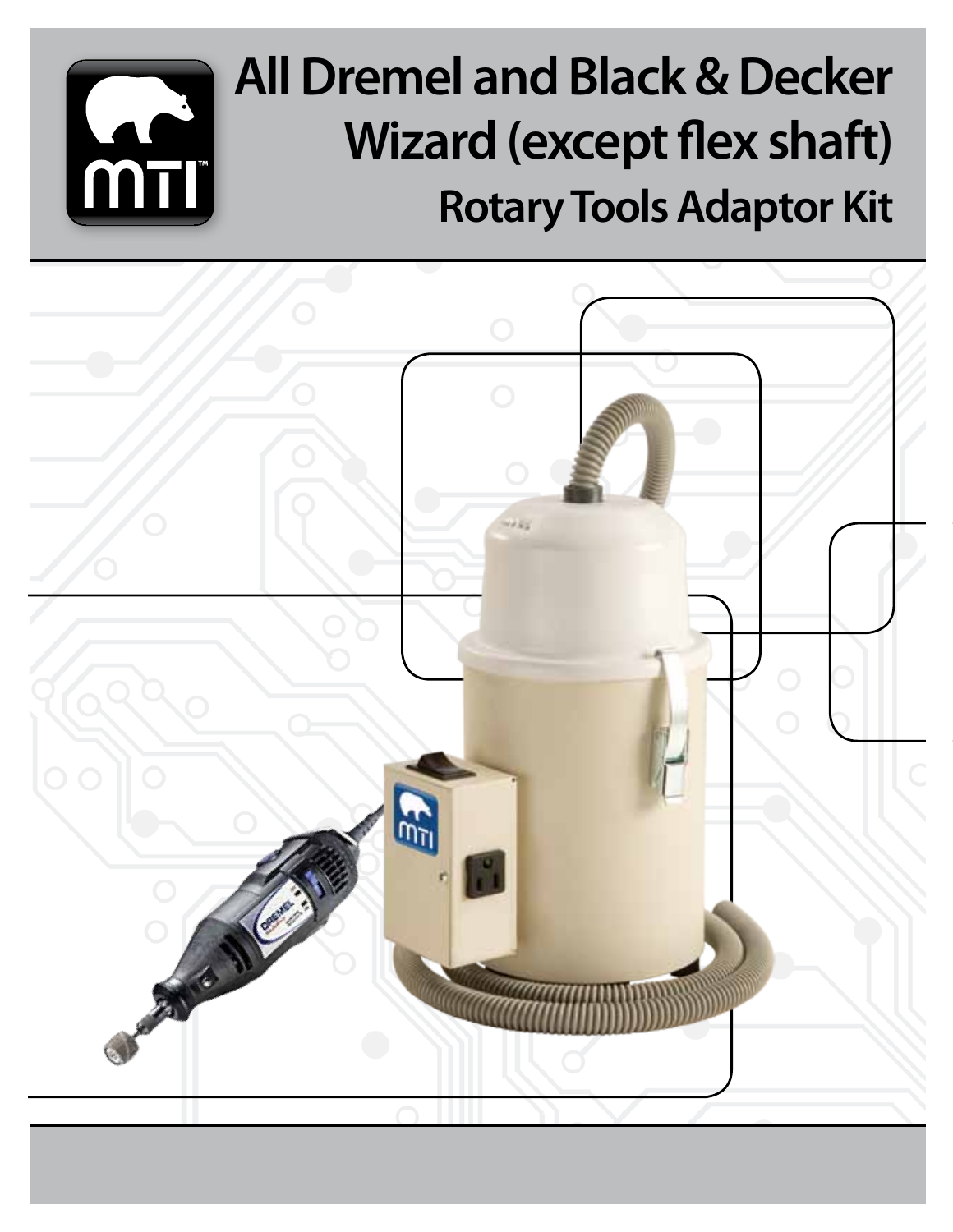# **Inventory**

Take inventory to make sure that the Dremel and Black & Decker Wizard Rotary Tools adaptor kit includes the following:

- Metal adaptor made to fit all Dremel (except flex shaft) and Black & Decker Wizard Rotary Tools
- Stainless steel nozzle tube
- 2" metal clamp
- $(4)$  cable ties
- Charcoal disc used in conjunction with the .1 micron filter bad to filter odors (Option 1)
- Extra 10 micron filter bag (Option 2)

Option 1 is a combination of a .1 micron filter bag and a charcoal disc. It filters particles as small as .1 microns and the charcoal disc helps to filter odors. Both the filter and the disc are ordered together. To order reference part #070026.

Option 2 filters particles as small as 10 microns. It is a more economical filter system, but must be changed more often because it is a smaller filter. The filter is ordered in a set of 25 filter bags. To order reference part #070058.



To remove and install a filter bag, remove the bonnet assembly from the vacuum by unlatching the two latches.

Remove the vacuum bag from the gray filter mount found on the inside of the bonnet assembly. Replace with a new filter bag by fitting the elastic on the 10 micron bag or the plastic coupling on the .1 micron bag over the gray filter mount (Figure 2).



Figure 2

 *The filter is larger than the gasket around the motor so it make need to be tucked into fit.*

 *Do not clean and reuse the filters; lifespan of the vacuum will be shortened and warranty voided.*

 *Check and change filters regularly; according to usage.*

## *Both types of filters can be ordered at varying quantities from MTI, Inc.*

If the .1 micron filter bag is being installed, the charcoal disc also must be installed with the black side up over the vacuum motor (Figure 3).



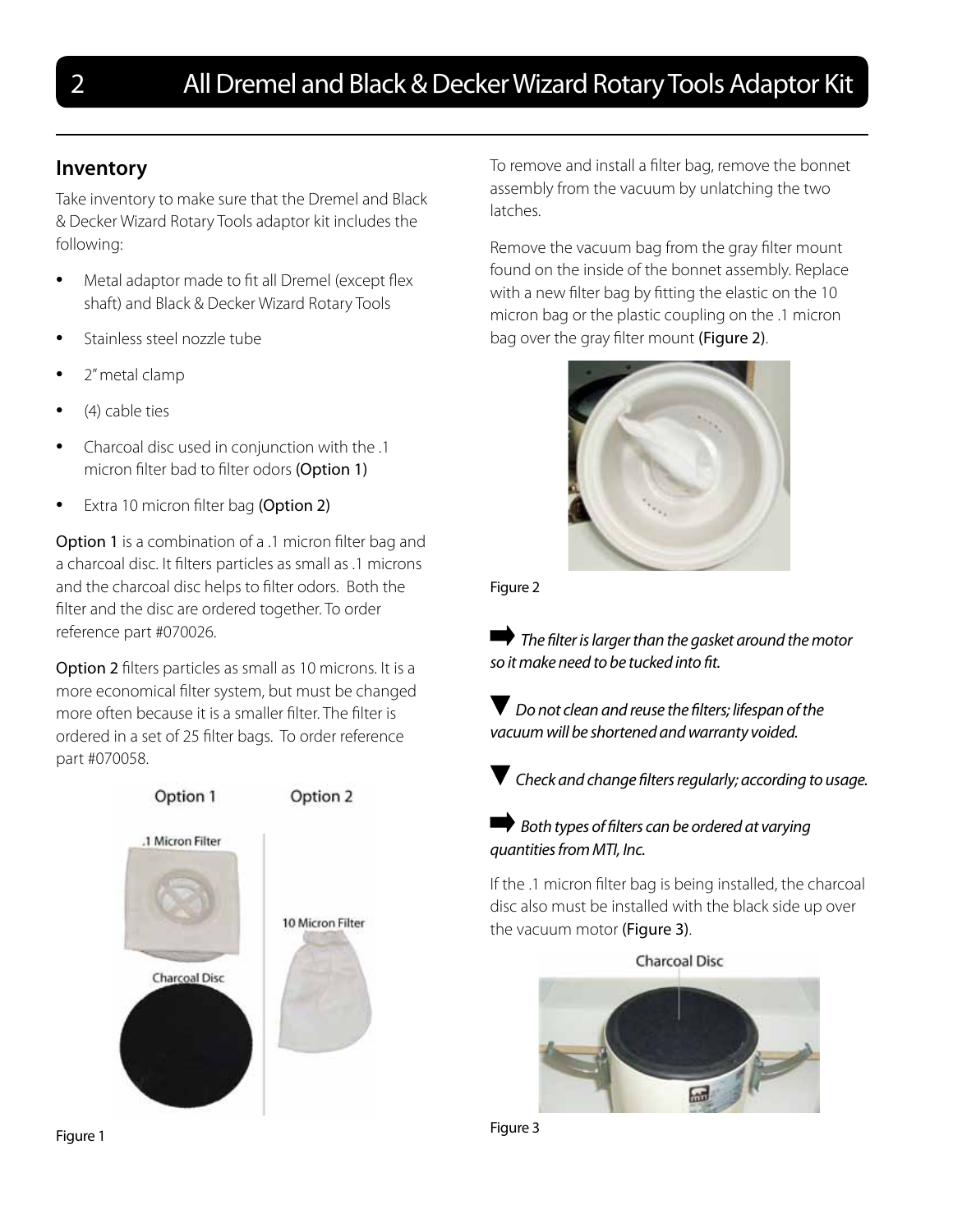# **Installation**

The adaptor kit was specifically made for all Dremel (except flex shaft) and Black & Decker Wizard rotary tools.

- 1. The hose must be installed on the nozzle. To install follow these steps:
- • Using a Phillips head screw driver, loosen the screw on the adaptor so that the nozzle and drill can fit through the designated holes (Figure 4).
- Slip the provided drill adaptor over the vacuum nozzle.
- Insert the nozzle 2" inside the gray corrugated hose (Figure 4).



Figure 4

## $\blacktriangleright$  Some lubricant may be needed to help the hose fit *onto the nozzle.*

2. Using a flat head screw driver, loosen the 2" metal clamp by turning the screw counter clockwise (CCW) until the opposite side of the clamp is free from the lock (Figure 5).



#### Figure 5

3. Pull the opposite side of the clamp away from the lock and insert it into the Dremel Flex adaptor (Figure 6).



#### Figure 6

4. Slide the 2" metal clamp over the rotary tool to a desired location (Figure 7).



#### Figure 7

- 5. Using a flat head screw driver, tighten the 2" metal clamp by turning the screw clockwise (CW) until it is tight against the rotary tool.
- 6. With the adaptor slightly loosened, rotate the stainless steel nozzle approximately 15° to the right of the bit (Figure 8, 9).



Figure 8